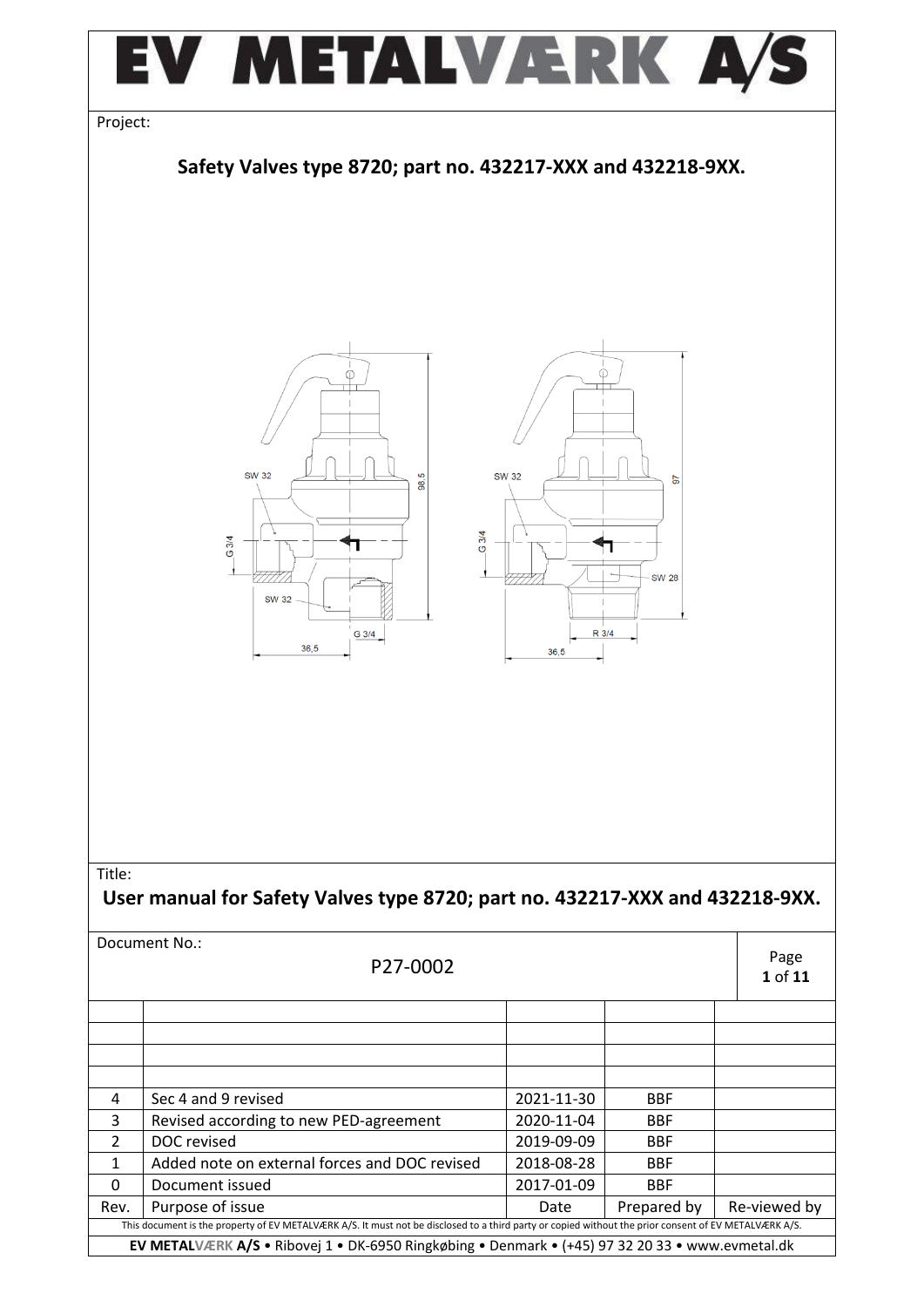V METALVÆRK A

Document No: P27-0002 **Rev. No. : 4** Rev. No. : 4

Title: User manual for Safety Valve type 8720; part no. 432217-XXX and 432218-9XX Page **2** of **11**

## Copyright © 2017 **EV METALVÆRK A/S**

## Ribovej 1 DK-6950 Ringkøbing Denmark

Information in this document is subject to change without notice and does not represent a commitment on the part of **EV METALVÆRK A/S**. No part of this document is allowed to be reproduced, transmitted, transcribed, stored, in any retrieval system or translated into any language without the prior and express written permission of **EV METALVÆRK A/S**.

# Statement of Limited Liability

Extreme care should be exercised when installing, operating or servicing this equipment. It should be installed, operated or serviced only by qualified personnel with knowledge and training in the handling and maintenance of such equipment.

**EV METALVÆRK A/S** disclaims all product liability risks arising from the use or servicing of the system where our product is built in. **EV METALVÆRK A/S** has no way of controlling the use of this equipment or of choosing the personnel to operate it, therefore, **EV METALVÆRK A/S** cannot take steps to comply with laws pertaining to product liability, including laws which impose a duty to warn the user of any dangers involved in operating this equipment. Acceptance of the system by the customer shall be conclusively deemed to include a covenant by the customer to defend, indemnify, and hold **EV METALVÆRK A/S** harmless from all product liability claims arising from the use or servicing of the system where our product is built in.

## Contact Information:

## **EV METALVÆRK A/S**

Ribovej 1 DK-6950 Ringkøbing Denmark

Tel: +45 97 32 20 33 E-mail: mail@evmetal.dk Web: www.evmetal.dk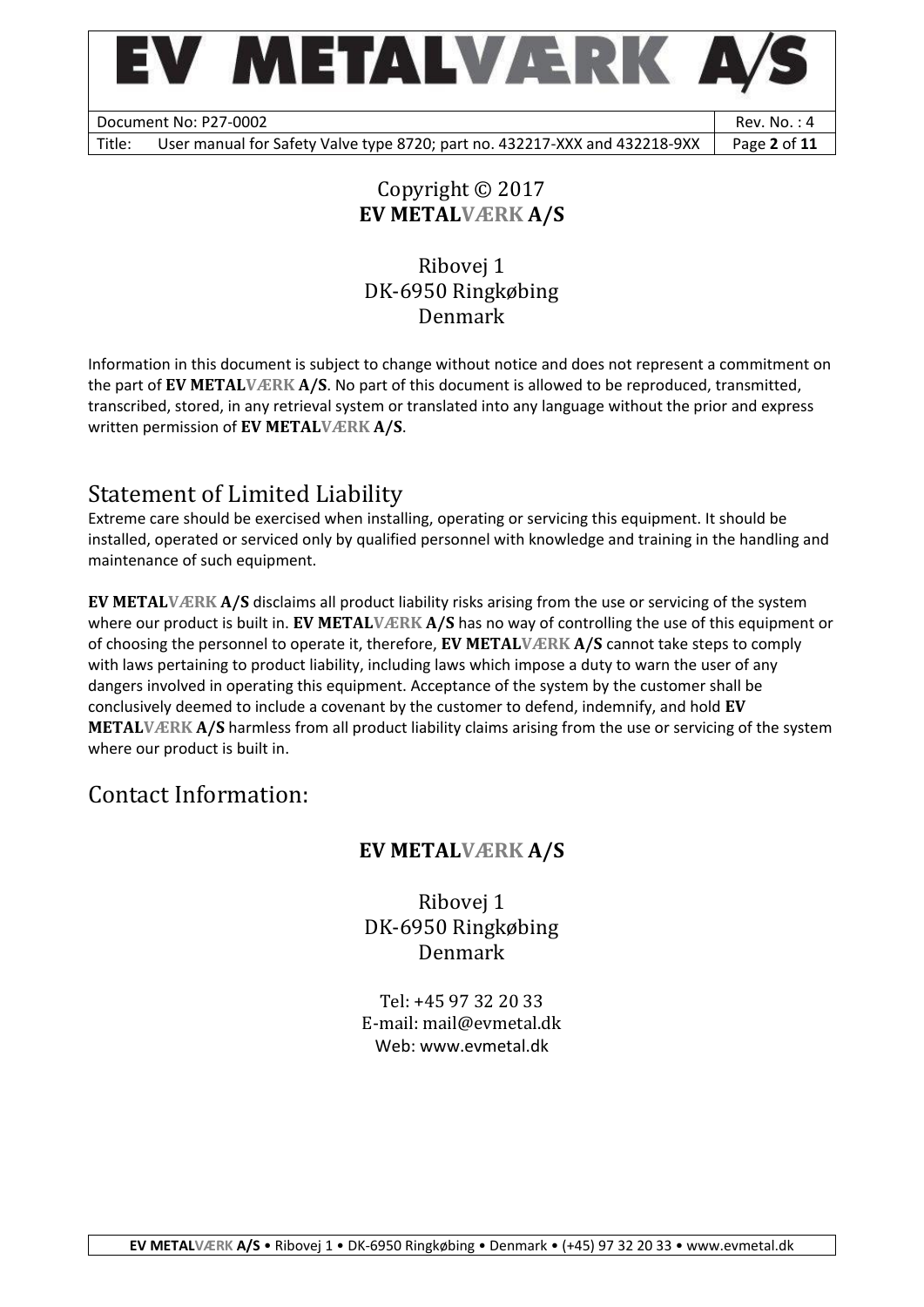|                       | Δ<br>$\overline{\phantom{a}}$ | <b>IETAI</b> | <b>LVA</b> |  |              |
|-----------------------|-------------------------------|--------------|------------|--|--------------|
| Document No: P27-0002 |                               |              |            |  | Rev. No. : 4 |

User manual for Safety Valve type 8720; part no. 432217-XXX and 432218-9XX Title:

Page 3 of 11

# Table of contents:

| 10. |  |
|-----|--|
|     |  |

# <span id="page-2-0"></span>1. Safety:

This manual is intended for the designer/user who install the safety valves in to systems operating with air, water or steam.

The user should read and understand this manual before installing the safety valves. Failure to follow the instructions and safety precautions in this manual can result in serious injury or death.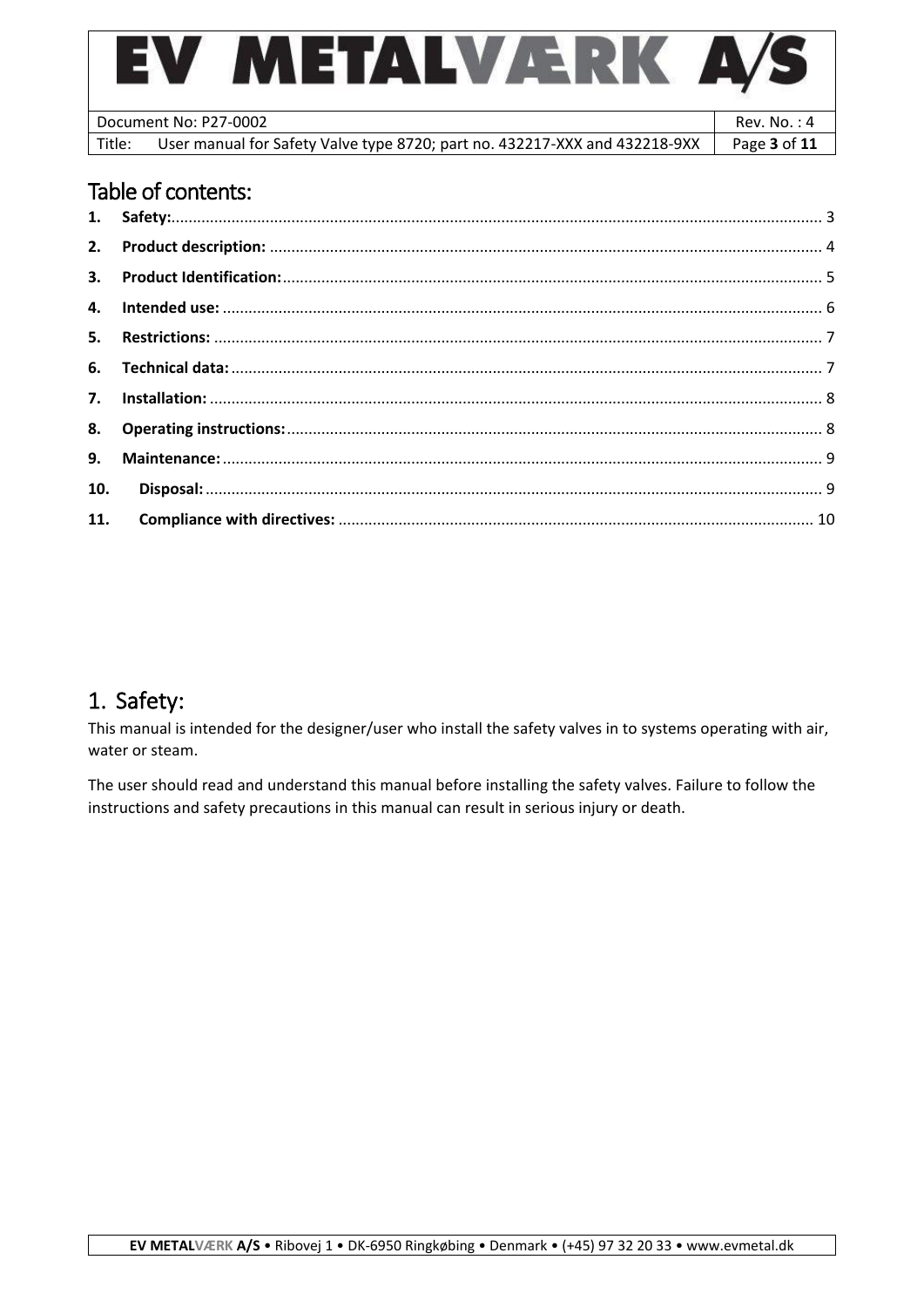

# <span id="page-3-0"></span>2. Product description:

Safety valve type 8720 part no. 432217-XXX and 432218-9XX are angle type direct working safety valves for air, steam and water with opening pressure up to 1,5 bar.





#### Part No 432217-XXX Part No 432218-9XX

Outlet connection: G3/4 ISO 228/1 Outlet connection: G3/4 ISO 228/1

Inlet connection: G3/4 ISO 228/1 Inlet connection: R3/4 ISO7/1 - shortened

| Pos.           | Part                 | <b>Material</b>    | <b>Exposed to fluid?</b> |
|----------------|----------------------|--------------------|--------------------------|
| $\mathbf{1}$   | Valve body           | CuZn40Pb2 (CW617N) | Yes.                     |
| $\overline{2}$ | Membrane             | <b>EPDM</b>        | <b>Yes</b>               |
| 3              | Washer               | St. 1203           | No.                      |
| 4              | Top piece            | CuZn40Pb2 (CW617N) | No                       |
| 5              | Seat gasket          | <b>EPDM</b>        | <b>Yes</b>               |
| 6              | Cone                 | CuZn39Pb3 (CW614N) | Yes                      |
| 7              | Washer               | CuZn39Pb3 (CW614N) | No.                      |
| 8              | Lower spring support | CuZn39Pb3 (CW614N) | No                       |
| 9              | Spring               | 1.4310             | No                       |
| 10             | Piston               | CuZn39Pb3 (CW614N) | No                       |
| 11             | Adjustment screw     | CuZn39Pb3 (CW614N) | No.                      |
| 12             | Upper spring support | CuZn39Pb3 (CW614N) | No.                      |
| 13             | Top cover            | CuZn39Pb3 (CW614N) | No                       |
| 14             | Lever (lifting arm)  | CuZn37 (CW508L)    | No                       |
| 15             | Rivet                | Al                 | No                       |

Position 1, 2, 12 and 13 are nickle plated.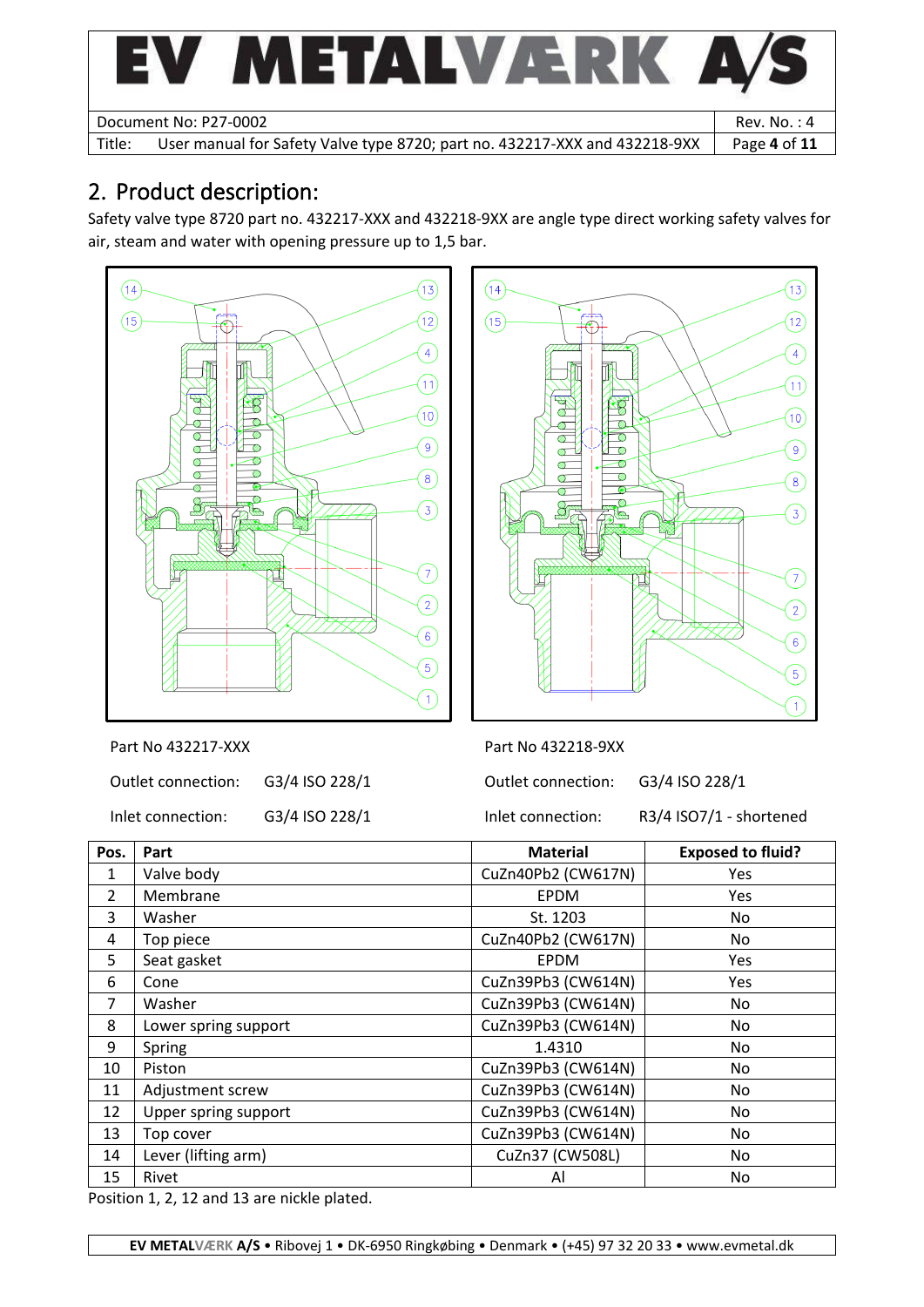

# <span id="page-4-0"></span>3. Product Identification:

The safety vales are permanently marked on the side and top cover.





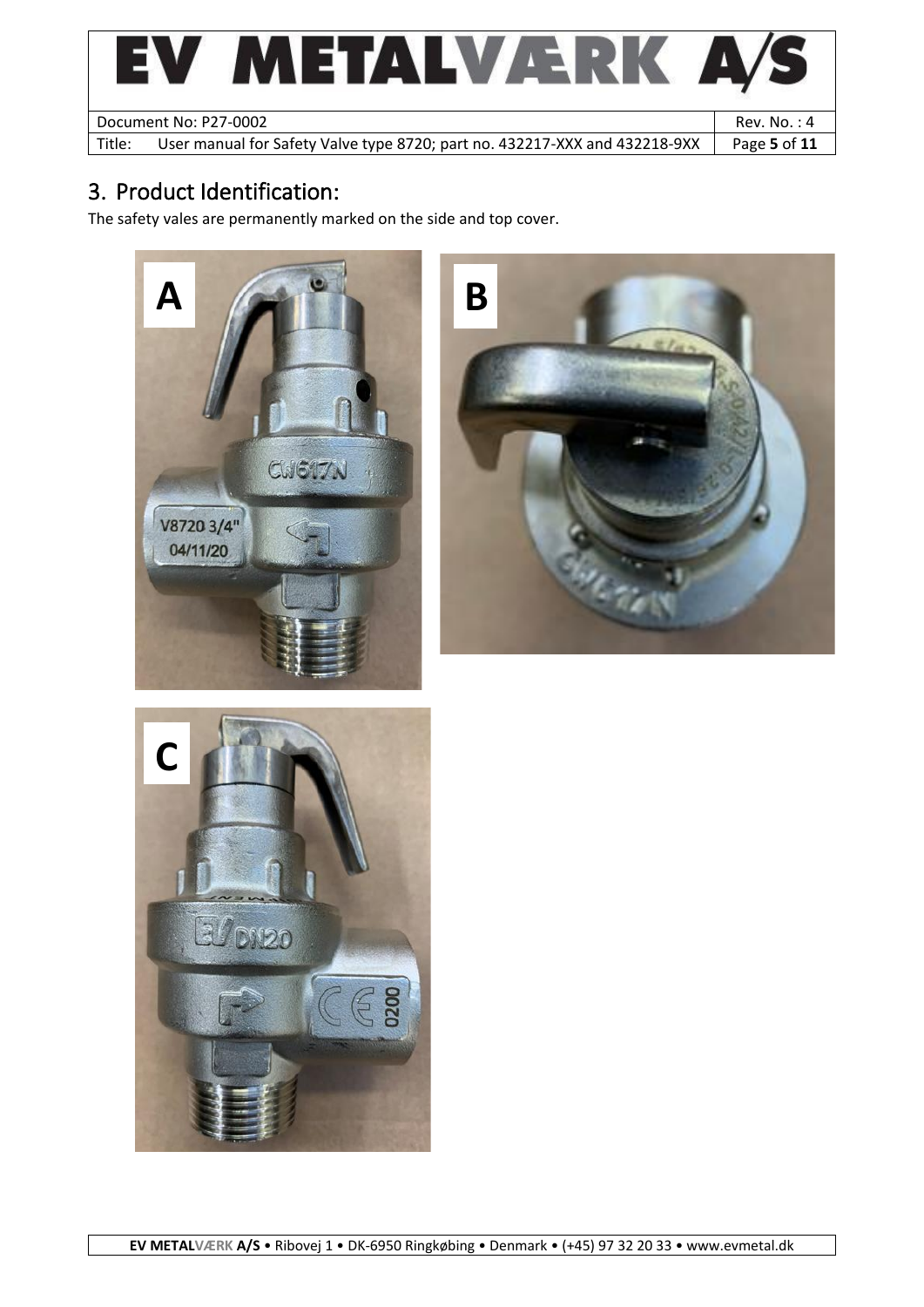

#### Document No: P27-0002 **Rev. No. : 4** Rev. No. : 4

Title: User manual for Safety Valve type 8720; part no. 432217-XXX and 432218-9XX Page **6** of **11**

**Marking A:**

 $\Rightarrow$ 

| Marking on side of valve: V8720: |                  | Type of valve                                            |
|----------------------------------|------------------|----------------------------------------------------------|
|                                  | $\frac{3}{4}$ ": | Dimension of inlet thread                                |
|                                  |                  | 04/11/20: Date for pressure test (November 4 year 2020). |
|                                  |                  | CW617N: Material of valve body                           |
|                                  | Arrow:           | Flow direction.                                          |

#### **Marking B:**

Marking on top cover according to ISO4126-1:

ISO4126-1/X.X/ø20/G,S-Y.YY/L-Z.ZZ/5mm-110%

#### Where,

| $ISO4126-1 =$ | Reference to ISO4126-1.                                        |
|---------------|----------------------------------------------------------------|
| $X.X =$       | Set pressure in bar.                                           |
| $\omega$ 20 = | Smallest flow diameter                                         |
| $G, S-Y.YY =$ | Certified de-rated coefficient of discharge for gas and steam. |
| $L-Z.ZZ =$    | Certified de-rated coefficient of discharge for water.         |
| $5mm-110% =$  | Minimum lift at 110% set pressure.                             |

### **Marking C:**

| Marking on side of valve: CE 0200: |          | Identification of notified body                      |
|------------------------------------|----------|------------------------------------------------------|
|                                    | EV DN20: | Manufacturers mark (EV Metalværk A/S) and dimension. |
|                                    | Arrow:   | Flow direction.                                      |

## <span id="page-5-0"></span>4. Intended use:

Safety valves type 8720, part no. 432218-XXX and 432217-9XX are intended as safety valves in systems in hazard category SEP, I and II according to PED (2014/68/EU) and operating with gas, water and steam (fluid group 2 according to 2014/68/EU) such as boilers and cookers.

| Set pressure:              | from 0,75 bar to 1,5 bar          |                                       |
|----------------------------|-----------------------------------|---------------------------------------|
| Maximum external pressure: |                                   | 0 bar, external pressure not allowed. |
| Back pressure:             | 0 bar, back pressure not allowed. |                                       |
| Temperature:               | Water:                            | $-10$ °C to 90 °C                     |
|                            | Steam and gas:                    | -10 °C to 130 °C                      |

Note:

The set pressure is the pressure were the valve starts to open. An overpressure of 10% or 0,1 bar, whichever is greater, can be expected when the safety valve is at its full capacity.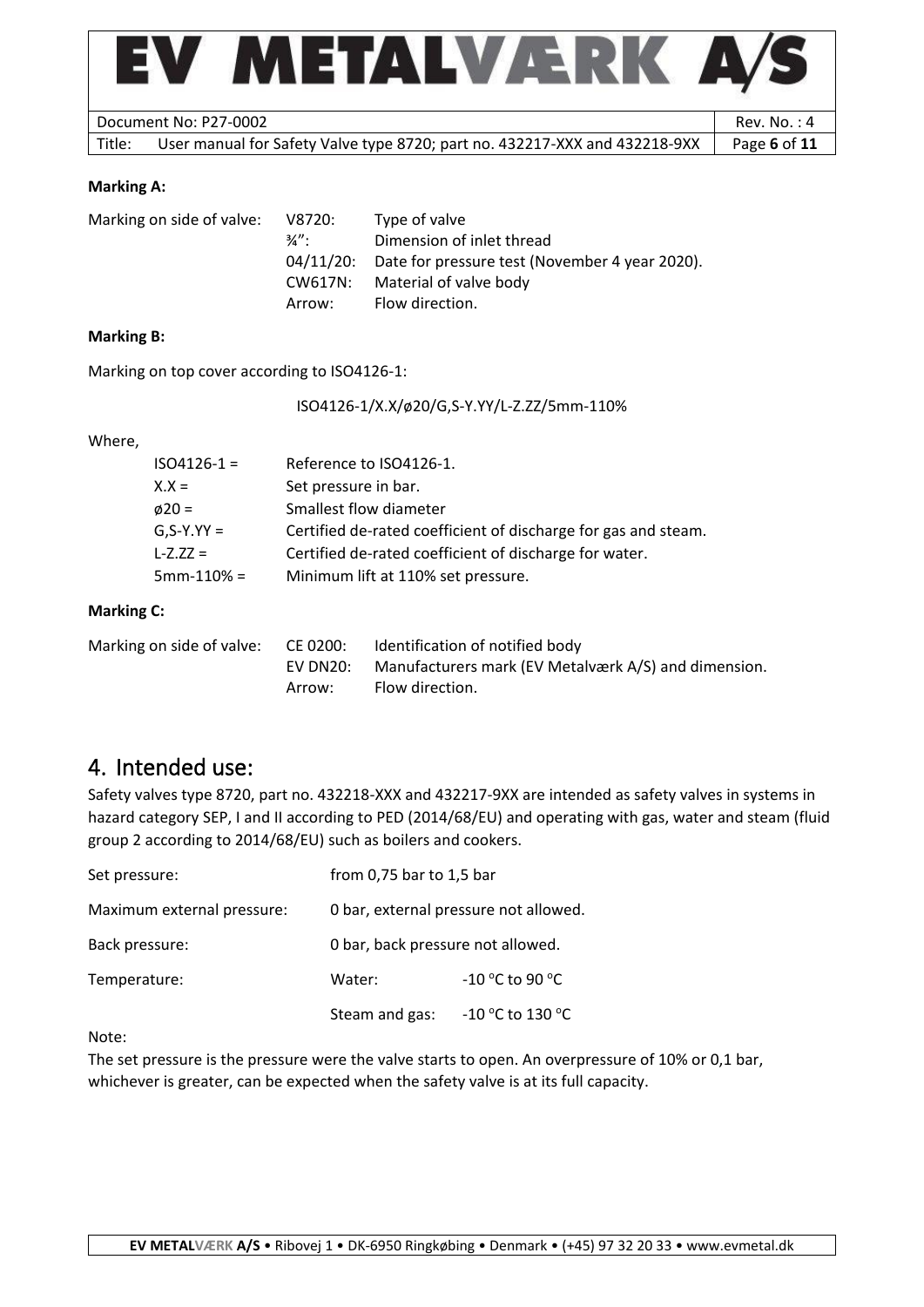

## <span id="page-6-0"></span>5. Restrictions:

The valves should only be used as safety valves in systems in hazard category SEP, I and II according to PED (2014/68/EU) and operating with group 2 fluids according to 2014/68/EU (gas, water and steam).

The valves must not be subjected to loads or functional demands exceeding those of section 6 of this manual. External forces from inlet or discharge pipe are not allowed.

# <span id="page-6-1"></span>6. Technical data:

Type: Spring loaded, direct working safety valve.

Dimensions: app. 98 x 60 x 40 mm

Smallest flow diameter: 20 mm

Temperature: Water:  $\frac{10^{\circ}C \times 90^{\circ}C}{10^{10}C}$ 

Steam and gas:  $-10\degree$ C to 130  $\degree$ C

Set pressure and certified de-rated coefficient of discharge (see EN ISO 4126-1):

|             | Set pressure<br>[bar] | Certified de-rated<br>coefficient of discharge |
|-------------|-----------------------|------------------------------------------------|
|             |                       | $(K_{dr})$                                     |
| Steam/gases | 0,75                  | 0,40                                           |
|             | 1,00                  | 0,41                                           |
|             | 1,20                  | 0,41                                           |
|             | 1,30                  | 0,42                                           |
|             | 1,50                  | 0,42                                           |
| Fluid       | 1,00                  | 0,26                                           |
| (Water)     | 1,20                  | 0,26                                           |
|             | 1,30                  | 0,26                                           |
|             | 1,50                  | 0,26                                           |

Maximum capacity for saturated, superheated or supercritical steam at critical flow calculated according to EN ISO 4126-7.

| Set pressure | Certified de-rated       | Capacity  | Enthalpy of  | Power*) |
|--------------|--------------------------|-----------|--------------|---------|
| [bar(g)]     | coefficient of discharge | [kg/hour] | vaporization | [kW]    |
|              | $(K_{dr})$               |           | [MJ/kg]      |         |
| 0,75         | 0,40                     | 129       | 2,21         | 79      |
| 1,00         | 0,41                     | 151       | 2,20         | 92      |
| 1,20         | 0,41                     | 166       | 2,19         | 101     |
| 1,30         | 0,42                     | 177       | 2,18         | 107     |
| 1,50         | 0,42                     | 193       | 2,18         | 117     |

\*) Power is the actual added energy without any efficiency factor.

Maximum capacity for water calculated according to EN ISO 4126-7.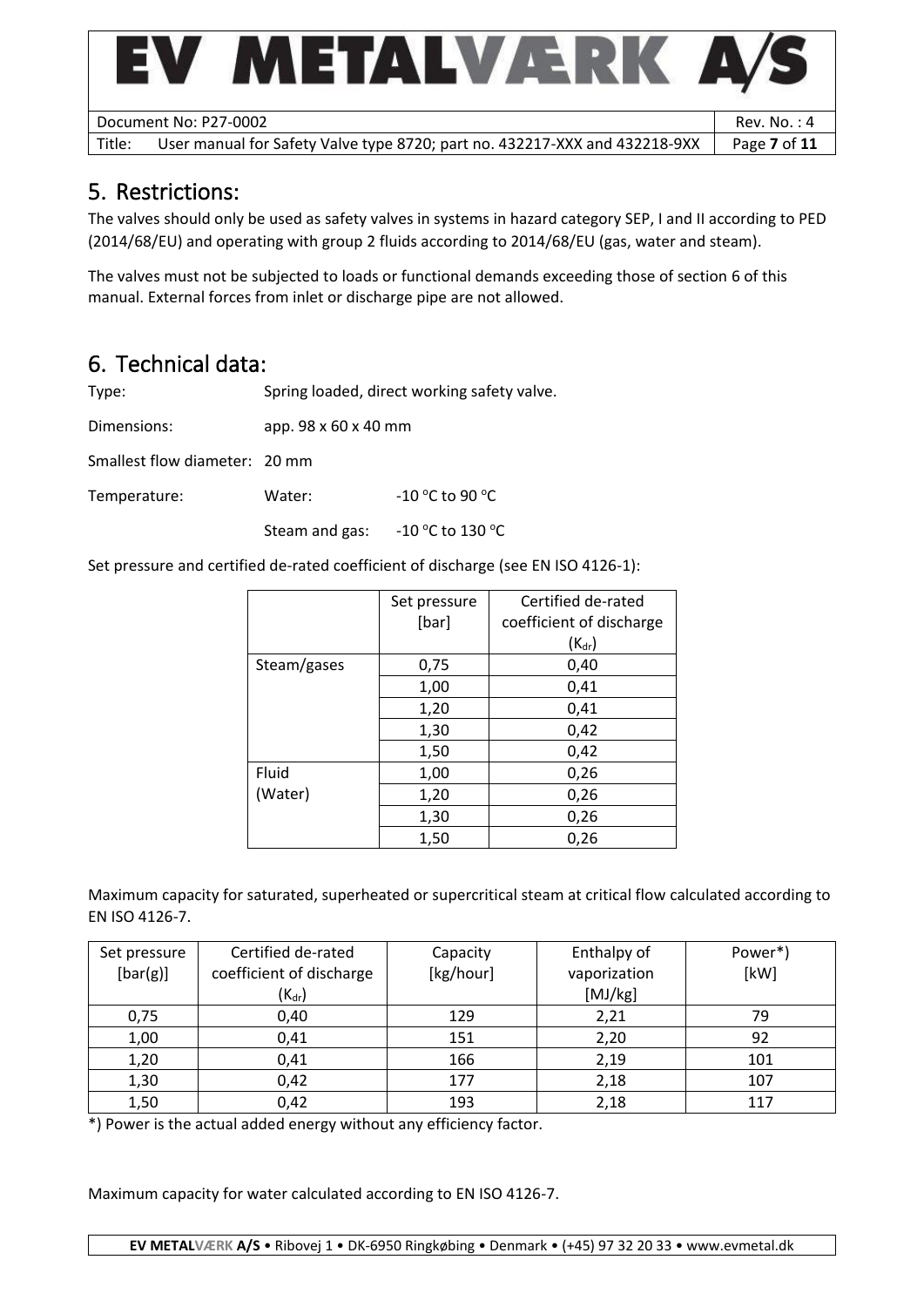V METALVÆRK A

#### Document No: P27-0002 **Rev. No. : 4** Rev. No. : 4

Title: User manual for Safety Valve type 8720; part no. 432217-XXX and 432218-9XX Page **8** of **11**

| Set pressure<br>[bar(g)] | Certified de-rated<br>coefficient of<br>discharge $(K_{dr})$ | Capacity<br>[kg/hour] | Capacity<br>[1/min] |
|--------------------------|--------------------------------------------------------------|-----------------------|---------------------|
| 1,00                     | 0,26                                                         | 4156                  | 69                  |
| 1,20                     | 0,26                                                         | 4553                  | 76                  |
| 1,30                     | 0,26                                                         | 4739                  | 79                  |
| 1,50                     | 0,26                                                         | 5091                  | 85                  |

## <span id="page-7-0"></span>7. Installation:

Protect the valve from dust/dirt during transport, storage and installation.

Only trained personnel may install the valves.

#### **WARNING**

**Make sure the system and components have been depressurized before any installation work is made on the components.**

If possible, the valve should be mounted with the inlet vertically downwards. If the inlet is horizontal, the discharge opening must point downwards.

All connecting piping must be clean and free from rust and welding slag.

It must be ensured that no sealing materials enter the valve. Flax or hemp should be avoided.

Mounting torque must not exceed 50 Nm.

The inlet pipe must have at least same I.D. as the valve, and be as short as possible, max. 1 m. in order to avoid dirt accumulation. No part of the pipe must be horizontal or descending towards the safety valve.

No valves or fittings are allowed on the inlet pipe.

A discharge pipe, if fitted, must have at least same I.D. as the valve. If the pipe is longer than 100 mm, or after bends, the pipe must be 1 dimension larger; if the length is more than 0,5m, 2 dimensions larger. Maximum length including bends is 2 m.

The discharge pipe must descend from the valve, so that condensation is drained away.

Before the system is taken into operation, the valve shall be activated by the lifting arm.

The valve is factory adjusted to the required set pressure. Attempts at opening or mechanically changing the valve will result in both approval and guarantee being void.

## <span id="page-7-1"></span>8. Operating instructions:

Under normal operating conditions the lifting arm should be activated at least once monthly.

If the valve is leaking at pressures below the set pressure, it is probably caused by foreign matter in the seat. Repairs must only be carried out by EV METALVÆRK A/S or a workshop authorized by EV METALVÆRK A/S.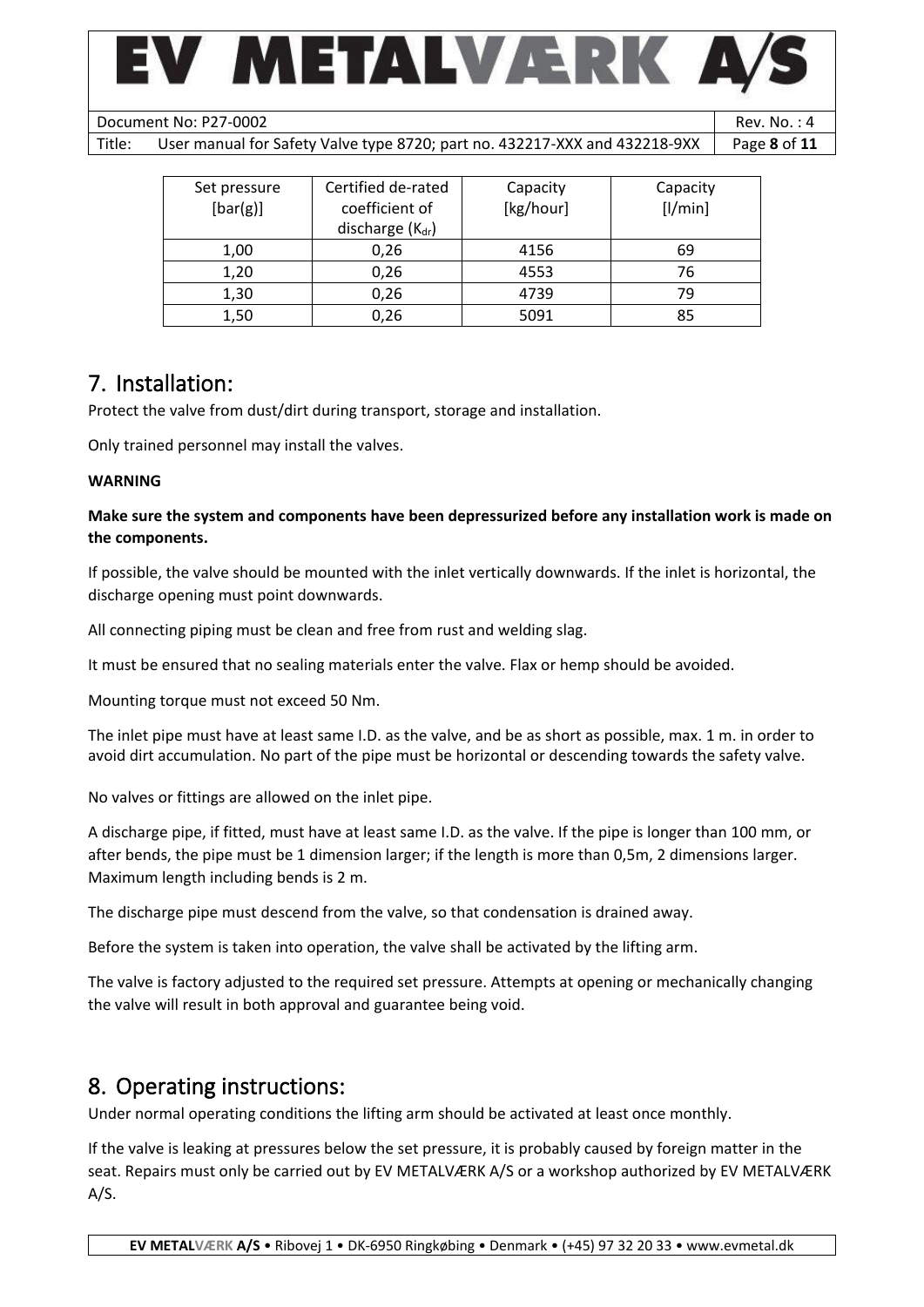

The valve is factory adjusted to the required set pressure. Attempts at opening or mechanically changing the valve will result in both approval and guarantee being void.

## <span id="page-8-0"></span>9. Maintenance:

**Warning:**

**Make sure the system and components have been depressurized before any maintenance or service work is made on the components.**

Note

- Only trained personnel may maintain the valves.
- Only use original spare parts. Use of wrong or faulty spare parts might result in damages, malfunction or total failure.
- No modifications may be made to the valves without the written permission from EV METALVÆRK A/S. Repairs must only be carried out by EV METALVÆRK A/S or a workshop authorized by EV METALVÆRK A/S.
- The valve is factory adjusted to the required set pressure. Attempts at opening or mechanically changing the valve will result in both approval and guarantee being void.

Maintenance activities:

- Activate the lifting arm (Should be activated at least once monthly) and the valve should open.
- Check the lifting arm and top cap can move freely when the lifting arm is not activated.
- Check tightness of inlet and outlet connections.
- Check outlet from valve, outlet must be free. Blocked outlet might result in malfunction.
- Check marking and labeling is legible. Illegible marking and labeling must be replaced.

If the valve is leaking at pressures below the set pressure, it is probably caused by foreign matter in the seat.

The frequency of the maintenance activities depends on the service conditions.

## <span id="page-8-1"></span>10. Disposal:

**Warning:**

#### **Make sure the system and components have been depressurized before dismantling.**

At the end of its service life the valves should be disposed in accordance with national legislation.

Metallic and plastic parts can be re-cycled.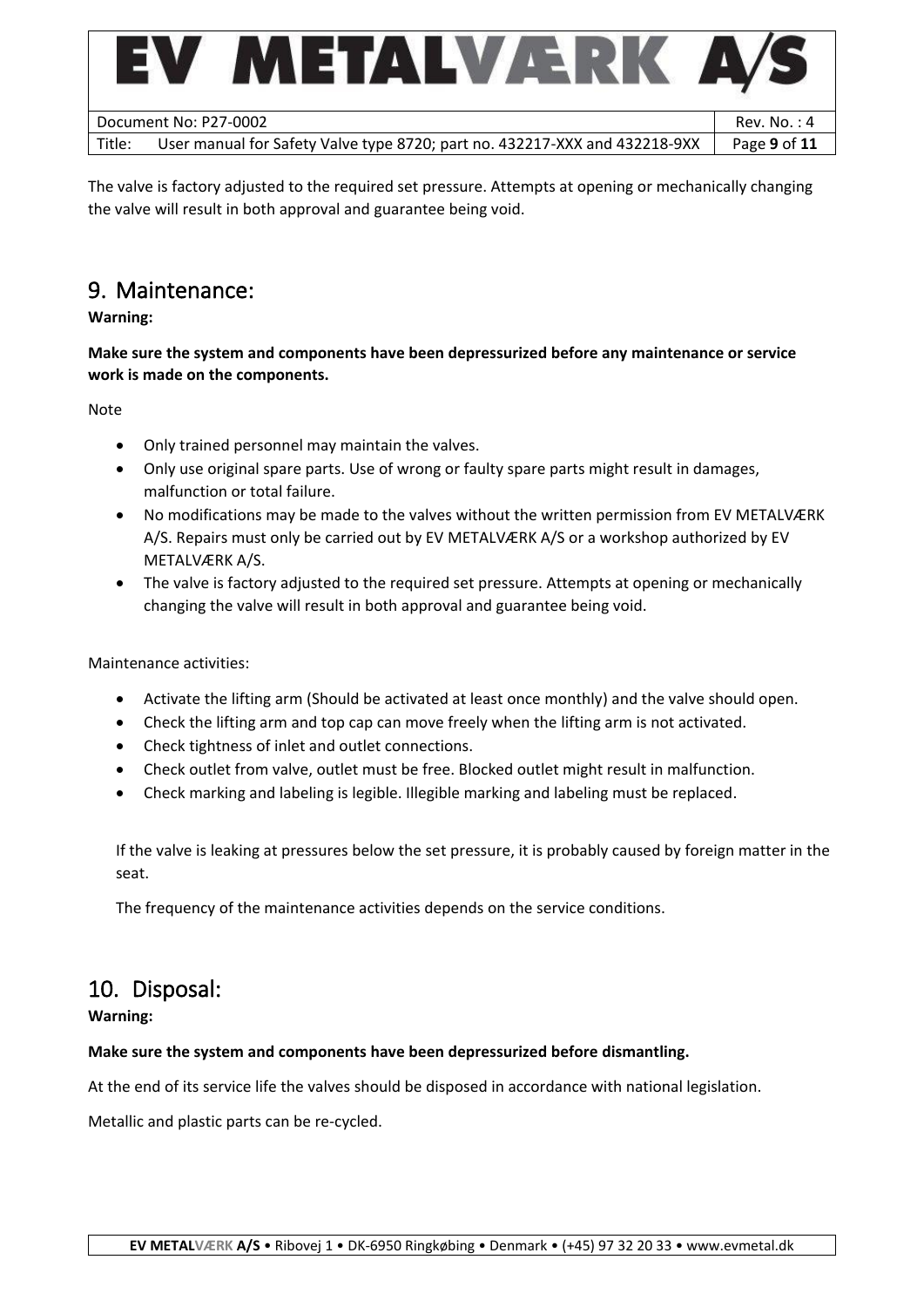

# <span id="page-9-0"></span>11. Compliance with directives:

Safety valves type 8720, part no. 432218-XXX and 432217-9XX comply with the Pressure Equipment Directive 2014/68/EC. Conformity assessment according to module A2 of the directive by FORCE Certification A/S, Park Alle 345, DK-2605 Brøndby.